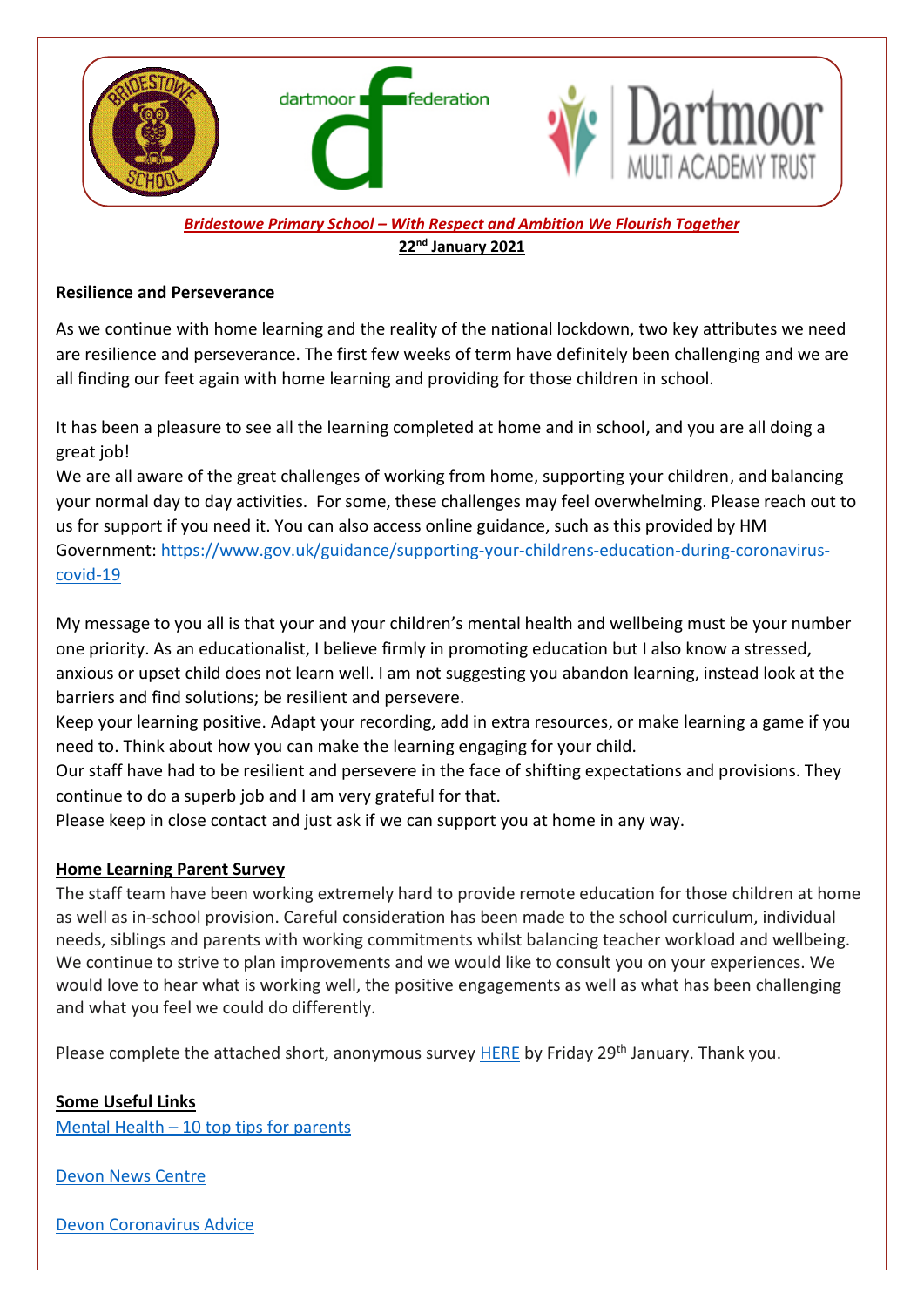### **Updates on Provision:**

The DMAT continue to source digital devices to support those most in need at home. As soon as we have taken delivery of these we will be distributing to parents. Thank you to parents and members of the community who have donated devices to the school.

Free school meal provision will be moving to the national voucher scheme from this week. Information on how to redeem the voucher has been sent to eligible parents.

The school remains open for key worker and vulnerable children. We have very quickly reached our maximum capacity and government advice is still that children should be educated at home if it is safe and possible. Nonetheless, if you are a key worker or your child is classed as vulnerable, and you require a school place, we will facilitate provision for you.

More details, and helpful support sites, can be found [here.](https://www.dartmoormat.org.uk/news-and-views.html)

### **What we have been up to:**

The first of our Monday afternoon live assemblies was a huge success. We have emailed invitations to next Monday's assembly.

Mr A. Hill – Acting Head of School *[head@bridestowe](mailto:head@bridestowe-primary.devon.sch.uk)[primary.devon.sch.uk](mailto:head@bridestowe-primary.devon.sch.uk)* 01837 861361